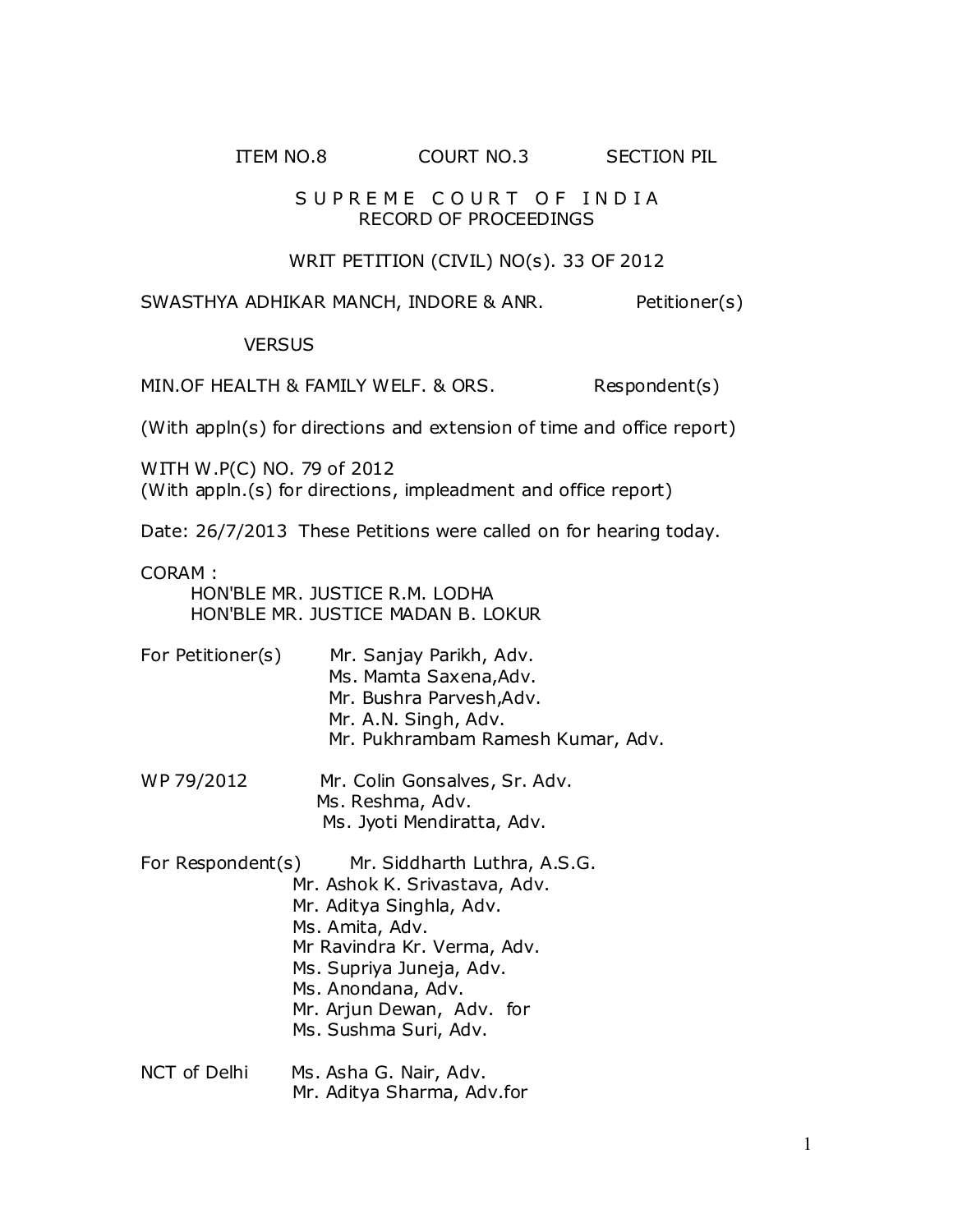Mr. D.S.Mahra, Adv.

| <b>NHRC</b>       | Ms. Shobha, Adv.                                                                                                                                                                |
|-------------------|---------------------------------------------------------------------------------------------------------------------------------------------------------------------------------|
| <b>ISCR</b>       | Mr. U.U. Lalit, Sr. Adv.<br>Ms. Krishma Sarmai, Adv.<br>Ms. Manisha Singh, Adv.<br>Mr. Riku Sarma, Adv.<br>Mr. Navnit Kumar, Adv.<br>Ms. Aruna Gupta, Adv.                      |
| Uttrakhanad       | Mr Atif Suhrawardy, Adv. for<br>Ms. Rachana Srivastava, Adv.                                                                                                                    |
| <b>Jharkhand</b>  | Mr. Anil Kr. Jha, Adv.<br>Ms. Priyanka Tyagi, Adv.                                                                                                                              |
| Arunachal Pradesh | Mr. Anil Shrivastav, Adv.<br>Mr. Ritu Raj, Adv.                                                                                                                                 |
| Assam             | Mr. Avijit Roy, Adv. for<br>M/s. Corporate Law Group                                                                                                                            |
| Madhya Pradesh    | Ms. Vibha Datta Makhija, Adv.                                                                                                                                                   |
| Goa               | Mr. Pratap Venogopal, Adv.<br>Ms. Meenakshi Chauhan, Adv.<br>Mr. Gaurav Nair, Adv. for<br>M/s. K.J. John & Co.                                                                  |
| ΗP                | Mr Ajay P.S. Mandyal, Adv.<br>Mr. H.C. Aggarwal, Adv.                                                                                                                           |
|                   | Ms. A. Subhashini, Adv.<br>Ms. C.K. Sucharita, Adv.                                                                                                                             |
| UT-Chandigarh     | Ms. Vimla Sinha, Adv. for<br>Mr. Gopal Singh, Adv.<br>Mr. Sapam Biswajit Meitei, Adv.<br>Mr. Khwairakpam Nobin Singh, Adv.<br>Dr. Monika Gusain, Adv.<br>Mr. Abhinav Jain, Adv. |
| MCI               | Mr. Amit Kumar, Adv.<br>Mr Atul Kumar, Adv.<br>Ms. Rekha Bakshi, Adv.<br>Mr. Ashish Kumar, Adv.                                                                                 |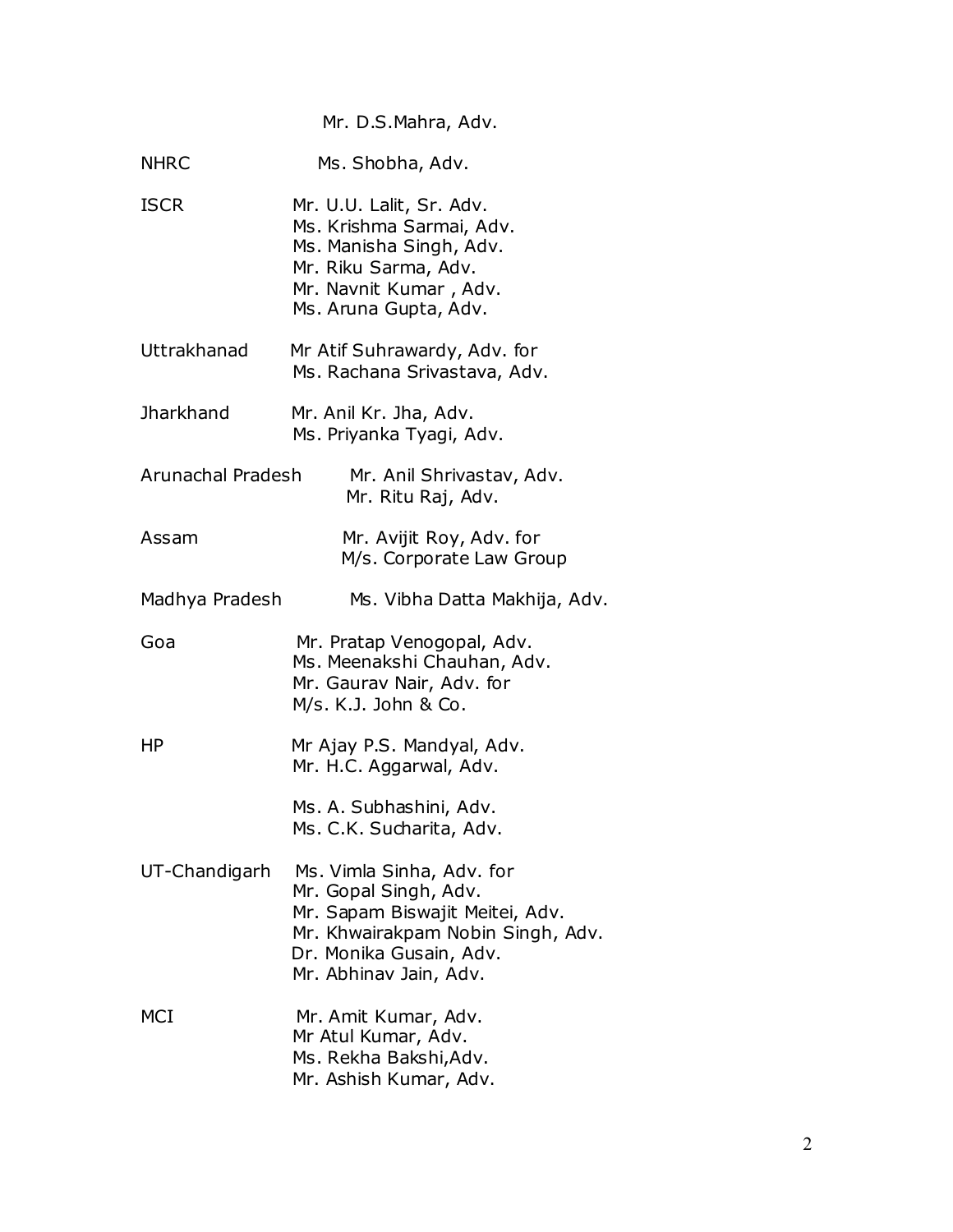| Punjab<br>Mizoram | Mr. Kuldip Singh, Adv.<br>Mr. P.V. Yogeswaran, Adv.                                                   |
|-------------------|-------------------------------------------------------------------------------------------------------|
| Tripura           | Mr. Gopal Singh, Adv.<br>Mr. Ritu Raj Biswas, Adv.                                                    |
| Chhattisgarh      | Mr. Atul Jha, Adv.<br>Mr. Sandeep Jha, Adv. for<br>Mr. Dharmendra Kumar Sinha, Adv.                   |
| Karnataka         | Mr. V.N. Raghupathy, Adv.                                                                             |
| Puducherry        | Mr. V.G. Pragasam, Adv.<br>Mr. S.J. Aristotle, Adv.<br>Mr. Prabu Ramasubramanian, Adv.                |
| Meghalya          | Mr. Ranjan Mukherjee, Adv.<br>Mr. S. Sangal, Adv.                                                     |
| J&K               | Mr. Sunil Fernandes, Adv.<br>Ms. Insha Mir, Adv.<br>Ms. Astha Sharma, Adv.<br>Mr. Raghav Chadha, Adv. |
| Haryana           | Mr. Raktim Gogoi, Adv.                                                                                |
|                   | Ms. Anitha Shenoy, Adv.                                                                               |
| <b>Bihar</b>      | Mr. Abhinav Mukerji, Adv.<br>Mr. A. Kochhar, Adv.                                                     |
| UP                | Mr. Shakeel Ahmad Syed, Adv.<br>Mr. Abhisth Kumar, Adv.                                               |
| Rajasthan         | Mr. Manish Singhvi, Adv.<br>Ms. Pragati Neekhra, Adv.                                                 |
| <b>Tamil Nadu</b> | Mr. R. Rakesh Sharma, Adv.<br>Mr. B. Balaji, Adv.                                                     |
|                   | Ms. Aruna Gupta, Adv.                                                                                 |
|                   | Mr. M.T.Georg, Adv.                                                                                   |
| Nagaland          | Ms. K. Enatoli Sema, Adv.                                                                             |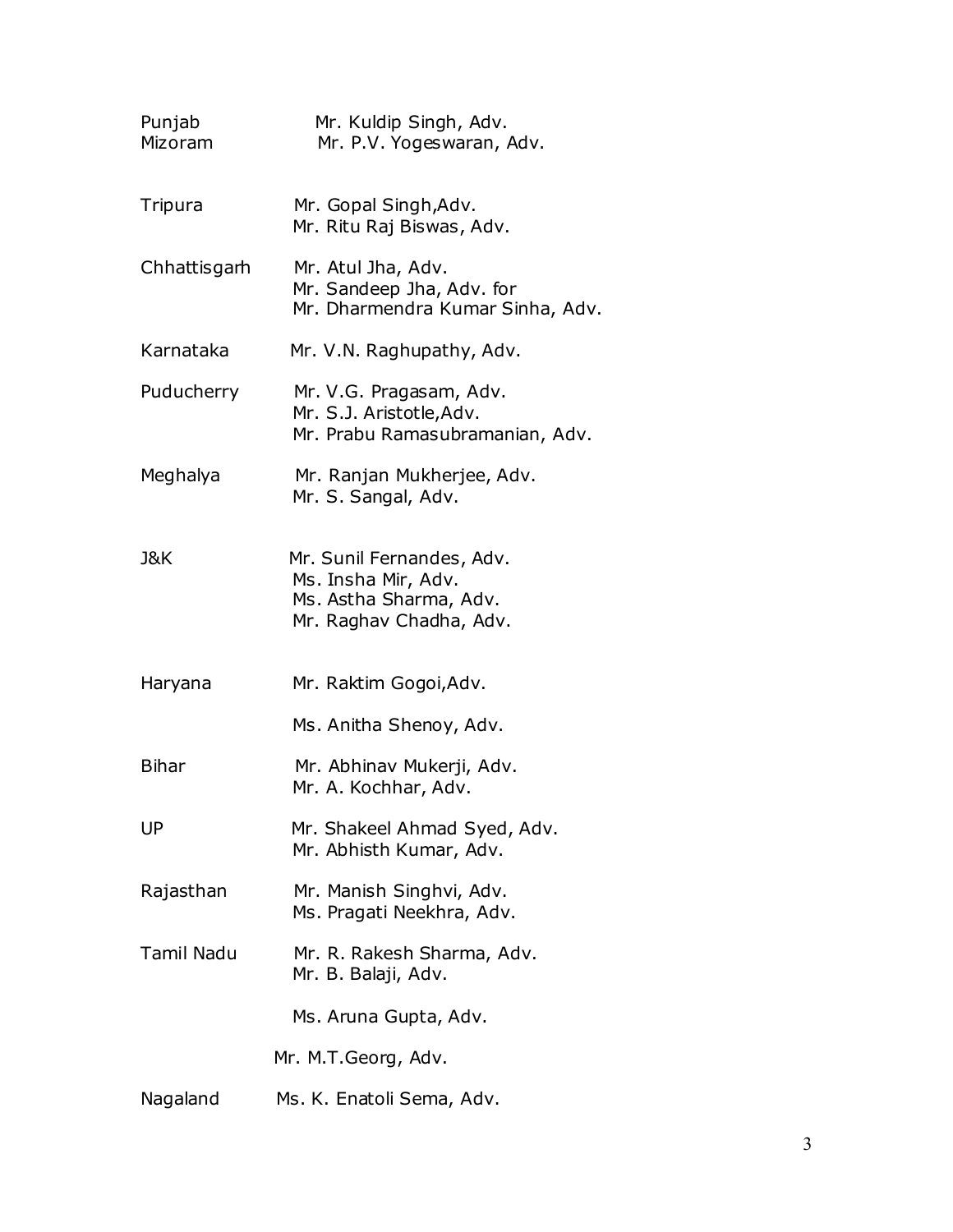|        | Mr. Amit Kumar Singh, Adv.                                                                    |
|--------|-----------------------------------------------------------------------------------------------|
| Sikkim | Mrs. Aruna Mathur, Adv.<br>Mr. Yusuf Khan, Adv.<br>Ms. Movita, Adv.                           |
| WВ     | Mr. Avijit Bhattacharjee, Adv.<br>Mrs. Sarbani Kar, Adv.<br>Ms. Debjani Das Purkayastha, Adv. |
| IA 8   | Dr. Abhishek Manu Singhvi, Sr. Adv.<br>Mr. Jayant K. Mehta, Adv.                              |
| IA 9   | Mr. Sushil Kr. Jain, Adv.<br>Mr. Puneet Jain, Adv.                                            |
|        | Ms. Sandhya Goswami, Adv.                                                                     |

Mr. Aniruddha P. Mayee, Adv.

UPON hearing counsel the Court made the following

# O R D E R

Pursuant to the order dated October 8, 2012, an affidavit has been filed by the Secretary, Ministry of Health and Family Welfare, Government of India (for short "Secretary, Ministry of Health").

2. Mr. Siddharth Luthra, learned Additional Solicitor General submits that certain measures have been taken to strengthen regulation of clinical trials that include amendment in G.S.R. 53(E) dated 30.01.2013, G.S.R. 63(E) dated 01.02.2013 and G.S.R. No. 72E dated 08.02.2013. G.S.R. 53(E) specifies procedure to analyze the reports of serious adverse events including deaths occurring during clinical trials and procedures for payment of compensation in case of trial related injury or death.

3. G.S.R. 63(E) specifies various conditions for conduct of clinical trials, authority for conducting clinical trial inspections and actions in case of noncompliance.

4. G.S.R. 72(E) provides for requirements and guidelines for registration of Ethics Committee. By amendment, it is proposed that no Ethics Committee can review and approve any clinical trial protocol unless it is registered with the Central Drugs Standard Control Organization and that in case of noncompliance, the registration can be suspended/cancelled.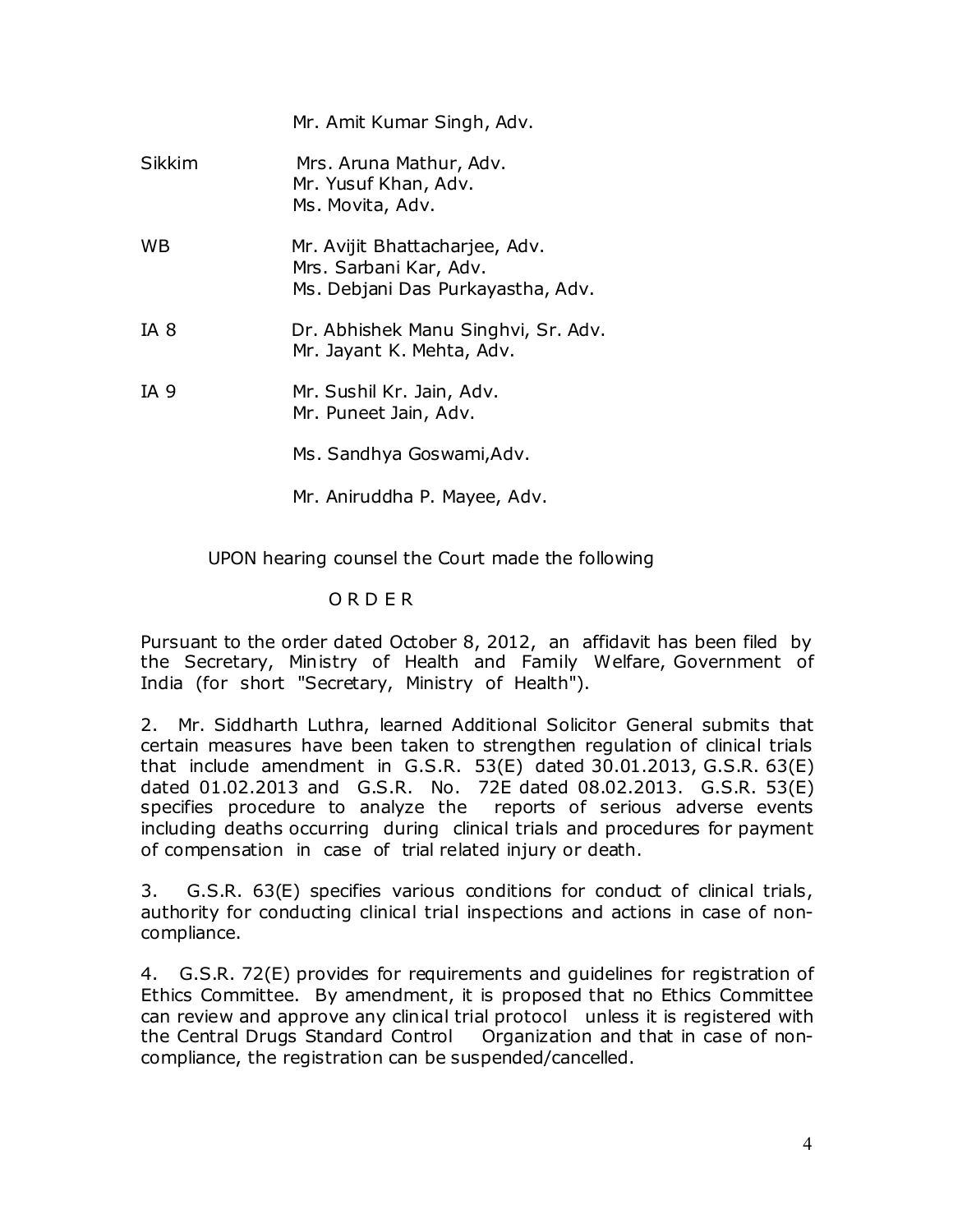5. Learned Additional Solicitor General also informs us that Drugs and Cosmetics (Amendment) Bill, 2013 has been approved by the Government. The Bill has a separate chapter containing strict penal provisions relating to payment of compensation, Ethics Committee etc.

6. Certain other measures, which have been taken to strengthen regulation of clinical trials, were also orally stated by the learned Additional Solicitor General.

7. However, Mr. Sanjay Parikh, learned counsel for the Petitioners submits that the measures, which have been taken after 3.1.2013 as noted above, and the proposed measures do not answer many issues particularly, with regard to the clinical trials in respect of new chemical entities and so also the controlling and monitoring measures.

8. Ms. Shobha, learned counsel for the National Human Rights Commission (for short "Commission") submits that the Commission has specific suggestions to offer that may help strengthening regulation of clinical trials.

9. Ms. Vibha Dutta Makhija, learned counsel for the State of Madhya Pradesh submits that no consultation with regard to the measures that are necessary for strengthening regulation of clinical trials has taken place with the State Government. The State Government is directly concerned with the matter.

10. As a matter of fact, the stand of State of Madhya Pradesh, as stated by Ms. Vibha Dutta Makhija, is the stand of almost all the States/Union Territories.

11. Having regard to the above, learned Additional Solicitor General submits that the Secretary, Ministry of Health shall convene the meeting of the Chief Secretaries/Health Secretaries of the State Governments and the Administrators of the Union Territories to discuss all the facets and aspects concerning the legal framework for strengthening the regulation of clinical trials and other incidental matters.

12. We accept the statement of the learned Additional Solicitor General and expect that a meeting for the purposes, as noted above, shall be convened by the Secretary, Ministry of Health expeditiously and positively within four weeks from today. The petitioners, National Human Rights Commission, NGOs/bodies and proposed intervenors may also submit their suggestions to the Secretary, Ministry of Health in respect of regulation and monitoring of clinical trials within two weeks from today.

13. Further affidavit, in compliance of this order, shall be filed by the Secretary, Ministry of Health within six weeks from today. The copy of such affidavit shall be given to the counsel for the petitioners, counsel for the